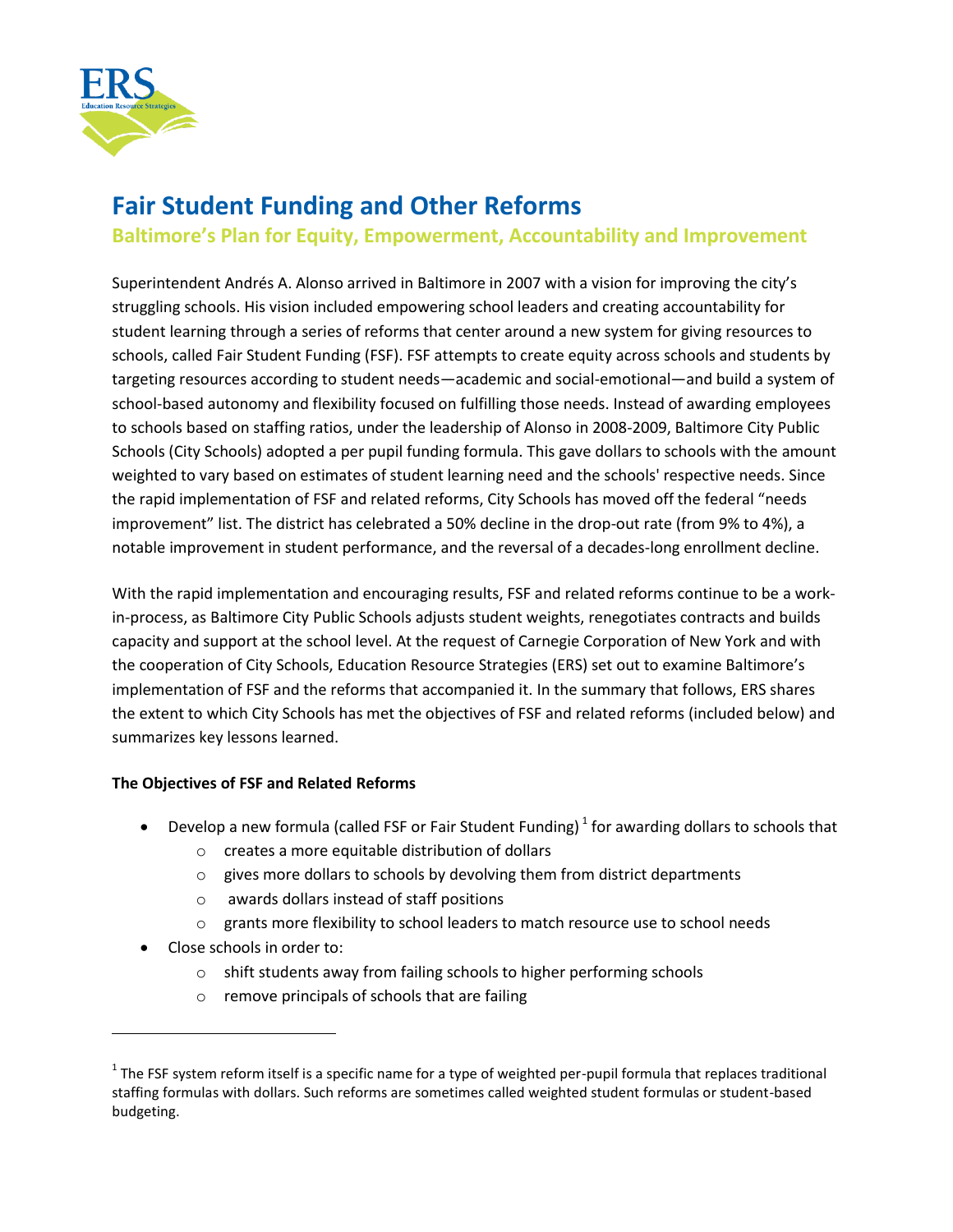reorganize, downsize and refocus the district office to better support the newly empowered school principals

#### **Meeting the Objectives of FSF**

At the highest level, the FSF and related reforms in City Schools have succeeded in creating a more equitable distribution of dollars across schools in Baltimore than in any other district ERS has studied. City Schools has created a level playing field from which the principals can be held accountable for improving student performance outcomes. Although some barriers to school resource flexibility still exist, City Schools has pushed the majority of district funds to the school level, paving the way for principals to organize their resources—people, time, and dollars—in ways more likely to improve performance. Finally, the district office continues to reorganize to support schools as principals learn to make the most of the devolved resources.

Here is a summary of what ERS learned in our recent analysis:

### **School Closures to Create Equity of Opportunity**

 As part of its efforts to create equity and improve student performance, City Schools closed failing and under-enrolled schools, shifting 8,600 students (11% of total students) into higherperforming schools, which placed more students in favorable positions to learn.

## **Funding Equity**

- School-to-school funding equity improved to the point that over 80% of Baltimore schools fall within 10% of the median-funded school, after accounting for student needs, the highest percentage among comparison districts.
- Changes to the funding weights resulted in a shift of spending toward students with disabilities. This increased spending was a result of an incentive in the funding formula to shift students with disabilities to less restrictive settings by giving schools more resources to serve them in inclusive settings.
- The district maintained pre-reform spending on ELL and poverty students with weights of 1.4 and 1.1 respectively, where 1.0 is the spending on a general education student.
- The district chose not to address inequities resulting from differences in teacher salary, which is currently driven by experience. The district realized that while salary differences can be significant, they are not closely correlated either to overall school funding or to teacher or student performance. However, as the district implements comparable measures of teacher effectiveness, a repeat study should be considered to ensure that effectiveness is equitably distributed across schools, student groups, and teacher teams.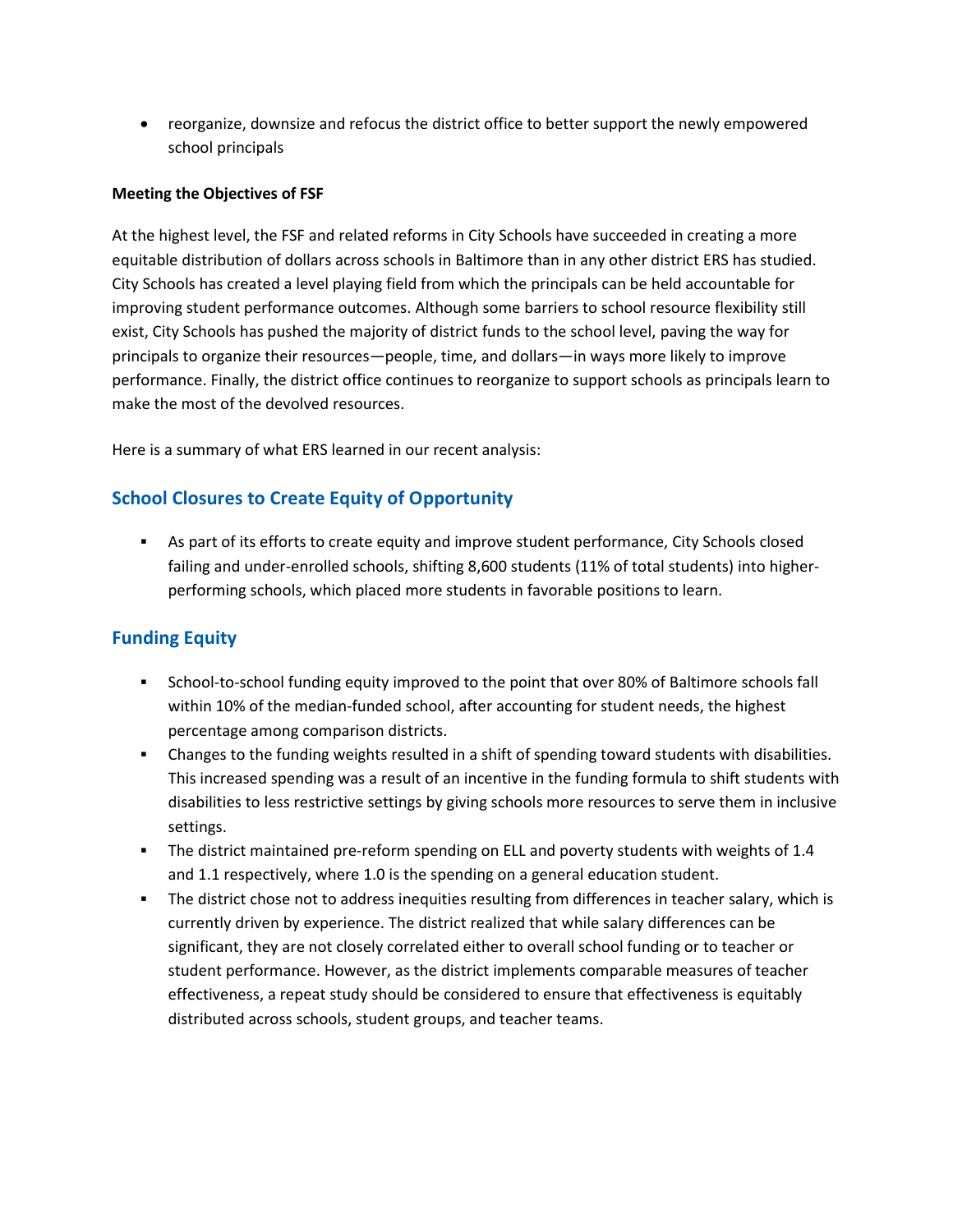#### **More Resources to Schools**

 Baltimore City Public Schools pushed a significant amount (\$70M) of dollars to school budgets during the first year of reform and unlocked many positions in an effort to increase principal authority. In some cases, however, contractual obligations have prevented complete staffing authority over some of the technically "unlocked" positions. For certain positions (such as custodians) it was difficult to eliminate the staff not selected by the school, and the district continued paying these staff members' salaries at a cost of millions of dollars. This problem is not unique to Baltimore, and an effective solution requires changes to district-employee contract clauses.

#### **Greater School Leader Flexibility to Match Resource Use to Needs**

- **School leaders shifted toward buying temporary positions and contracted services to gain** flexibility around hiring and removing ineffective staff and in some cases to avoid the paying of benefits. This is typical of districts across the country, especially during the recent tough financial times.
- Many City Schools principals made specific resource changes to support a school need. Although these changes were often tactical rather than strategic in nature, their positive effect on school climate and mission has created a favorable environment for deeper transformative work.

## **Reorganizing Central Support Systems**

- **•** District office reinvention efforts attempted to provide better support for schools and to create system-wide accountability by creating a network structure that aimed to push decisions closer to schools and give principals a one-stop place for support. However, the network support structure, which deliberately separated school leader support from evaluation, confused the line of authority for principals who needed district support.
- To respect and communicate principal autonomy, City Schools deliberately provided principals with limited requirements, guidance or data around school-level resource use. However, by not processing and reporting information on school practices, they hindered their ability to use data to support the principals' capacity to build schedules and staffing around critical student needs.

# **Sharing Lessons on FSF for the Field**

Baltimore's bold work provides many important lessons to districts working on similar challenges. Here is a summary of key lessons learned:

 **A strong theory of action is critical to the implementation of a Fair Student Funding strategy**. City Schools' theory of action, empowerment and accountability for school leaders, has driven the details for the district's FSF system, which are: equity of financial resources that mean a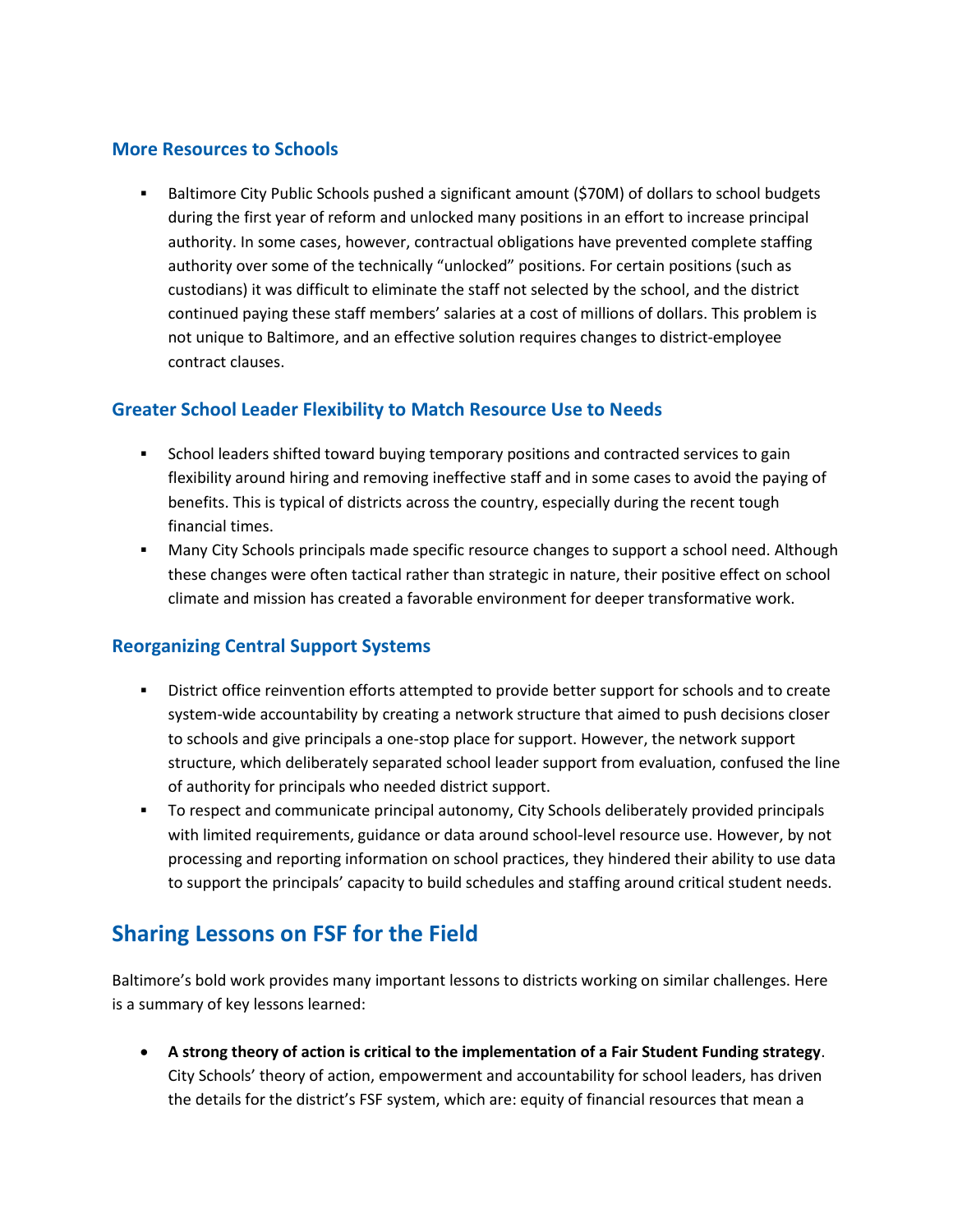level playing field for schools and students, significant flexibility at the school level, and quick support or removal of failing principals and schools.

- **Equity can be created by shifting students as well as dollars across schools.** In contrast to other districts that focused primarily on shifting money across schools, the Baltimore reform also shifted students across schools. By shifting 11% of students from under-enrolled, failing schools to higher performing situations, and by shifting dollars through the FSF, the district created more equity than we have seen in any other district studied and put more students in favorable positions to learn.
- **A Fair Student Funding system is an important precursor to creating accountability for student learning.** By ensuring equitable dollar resources, City Schools attempted to set a context for holding schools accountable for student learning. By closing failing schools, replacing lowperforming principals, and establishing a cadre of strong school leaders with resources adjusted to their individual school contexts, Baltimore proved its commitment to holding adults accountable for how much students learn. The next step will be to support leaders to ensure equitable levels of teaching and leadership capacity.
- **Fair Student Funding is an ongoing, iterative process, not a one-time activity.** Although the Baltimore City Public Schools team implemented the FSF formula in one year and stopped the district offices from telling schools how to use resources, all would agree that new school decision-making rights did not yield immediate results or transformational change in schools. City Schools has needed time to renegotiate contracts, "unlock" positions, and create the support structures required for effective decisions around people, time and dollars at the school level. They also continue to review and refine the specific student weights.
- **School-based flexibility and decision making need to be combined with guidance and information-sharing for school leaders.** In its efforts to avoid mandating inputs, the district deliberately did not provide staffing or budget templates or examples or invest in metrics and reports (e.g., time students spend in various subjects and grades) that schools need to improve resource use. We see this as an important next step for the district.
- **FSF formulas can reinforce or discourage certain school improvement strategies.**  Small Schools: Small schools, although often more expensive on a per-student basis, are frequently linked to higher performance and more personalized learning. By not providing subsidies to cover the higher administrative costs of small schools and enabling schools to recruit students, City Schools forced small schools to be more deliberate about their size and staffing while giving them the choice of how to adapt, whether by regulating their size or finding cost efficiencies (e.g., cost sharing with other schools). This was a different approach than taken by many districts that mandate a size floor for schools (no less than 250 students) or that provide a foundation allocation for small schools to ensure they can survive at any size—an approach which ensures higher spending levels regardless of outcomes.

Special Education: Although decentralizing special education dollars felt like a risky proposition given court mandates and federal penalties that result from inappropriate changes in spending